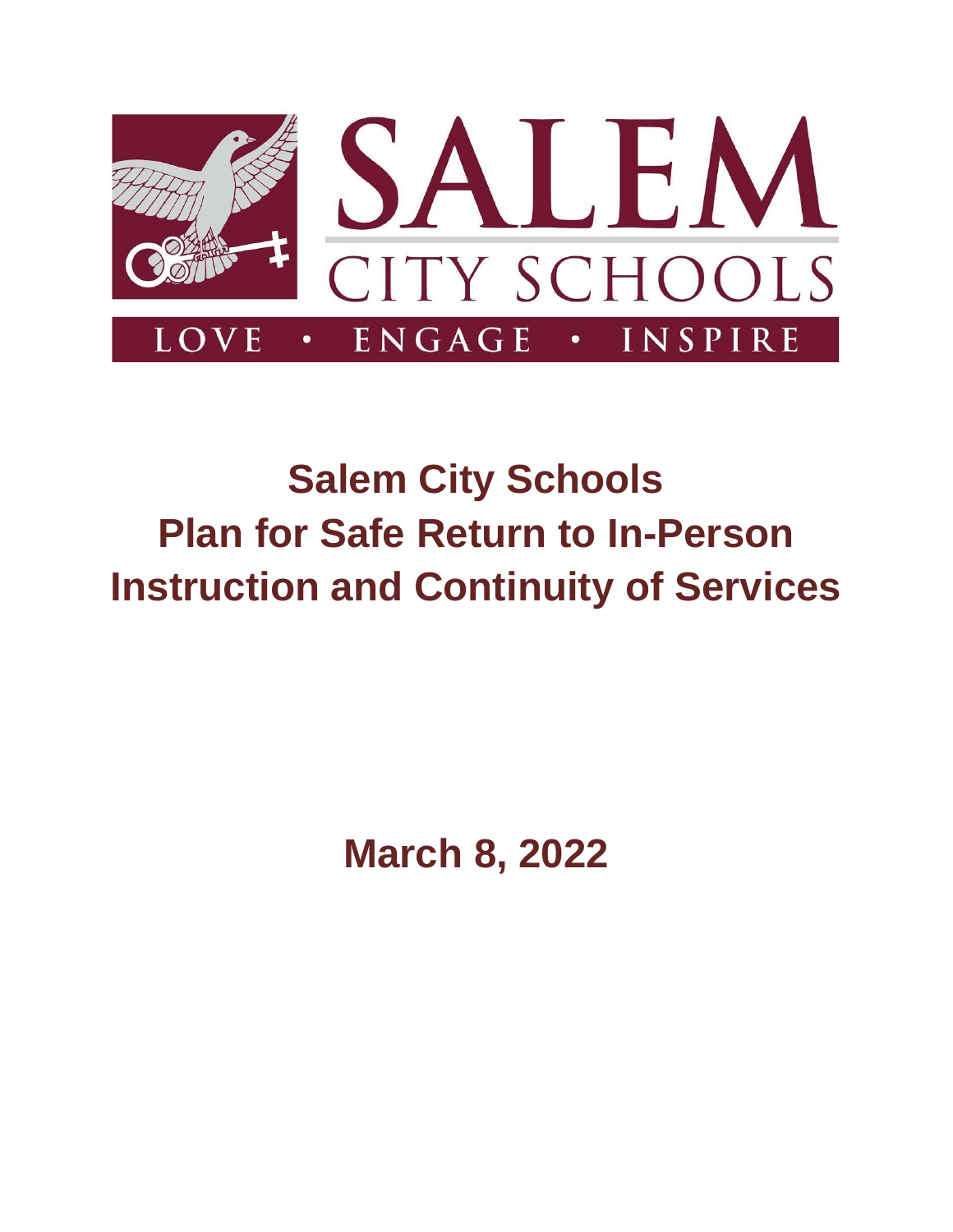#### **Section 1: Introduction**

This plan describes how Salem City Public Schools will maintain the health and safety of students, educators, and other school and division staff during and following the return to full in-person instruction.

We believe that most students learn best under the direction of a caring and committed educator. We are also committed to providing a healthy and safe environment in accordance with state and federal guidelines for inperson instruction, but we understand that it is not possible to provide a "no risk" environment. Salem City Schools plans to open at full capacity five days a week on our normal bell schedule. Online options are available for students who have been approved to participate in online instruction.

#### **Section 2: Maintaining Health and Safety**

Salem City Public Schools has taken and will continue to take actions to ensure the health and safety of students, educators, and other school and division staff during and following the return to full in-person instruction.

Salem City Public Schools has adopted policies on each of the following safety recommendations established by the Centers for Disease Control and Prevention (CDC).

- Salem City Public Schools has developed a [scalable mitigation implementation plan](https://drive.google.com/file/d/11uB9iUqEW2-3ffcwjQo7BVda0rjmrqxz/view?usp=sharing) based on recommendations from the VDH, the CDC, and the AAP. COVID-19 prevention and mitigation strategies will be implemented in accordance with this plan.
- If required by local, state, or federal guidelines SCS will modify facilities to allow for physical distancing of students and staff. At this time, Salem City Public Schools has no plans to require physical distancing of staff or students. Physical distancing will be encouraged when reasonable and practical but will not be mandatory.
- Salem City Public Schools will continue to communicate and encourage proper handwashing and respiratory etiquette.
- Salem City Schools will continue cleaning and maintaining healthy facilities, including improving ventilation, such as replacing air filters with rated filters.
- Salem City Schools will implement contact tracing in combination with isolation and quarantine, as recommended by the VDH in collaboration with the local health department.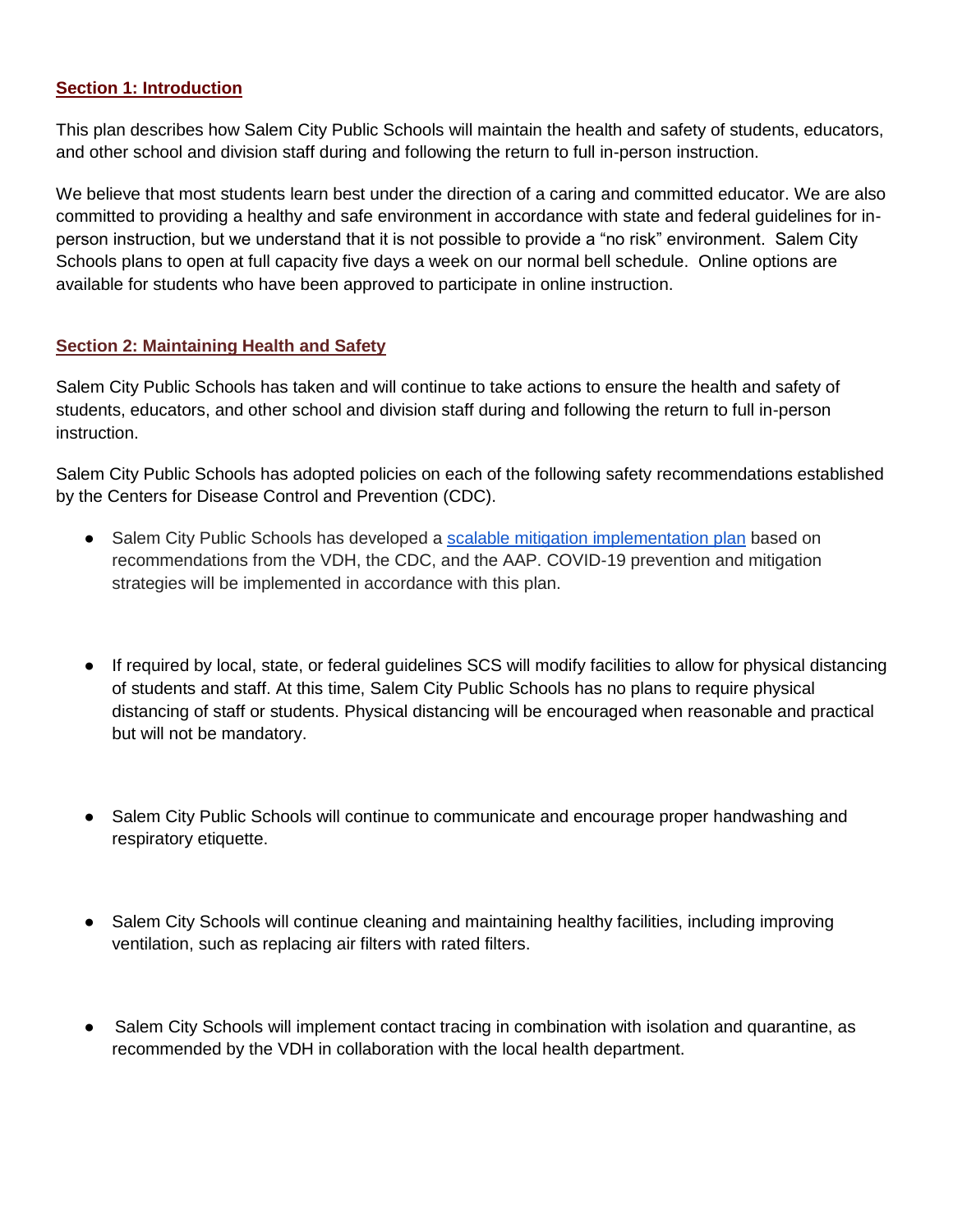- Salem City Schools provided vaccination clinics to the school community during the spring and fall of 2021 and will continue to support vaccination in collaboration with the Roanoke Alleghany Health District and the local health department.
- Appropriate accommodations for children with disabilities with respect to health and safety policies will continue to be provided.
- Salem City Schools will continue to coordinate with state and local health officials.

#### **Section 3: Continuity of Services**

Salem City Public Schools has taken and will continue to take actions to ensure continuity of services, including but not limited to services to address students' academic needs and students' and staff social, emotional, mental health, and other needs.

Salem City Public Schools used ESSER Grant funds to hire additional instructional staff to provide personalized on-time instructional support to address unfinished learning.

Additional funds were budgeted for school counseling services and a social worker to address social emotional and mental health needs for students and staff.

For the provision of mental health services:

- School counselors will be available in each building.
- Salem City Schools has entered into a Memorandum of Understanding with Intercept for the provision of services for Beyond Anger Management (BAM) and Substance Abuse Counseling.
- Salem City Schools has entered into a Memorandum of Understanding with Mainstream Inc. for Clinical Impressions and At-Risk Assessments, and Individual Psychotherapy, and Group Therapy.
- Salem City Schools has entered into a Memorandum of Understanding with RippleFx for brief counseling

#### **Section 4: Opportunity for Public Comment**

In developing the ARP ESSER Plan, Salem City Public Schools sought public input and took such input into account as described below.

Stakeholder committees were solicited for feedback on the plan. Including the CTE Advisory Committee, Health and Wellness Committee, the Comprehensive Planning Committee, and the Local Special Education Advisory Committee. The opportunity for general public comment was advertised and offered at the January 11, 2022 School Board meeting. No input was received at that time, however if input is provided it will be taken into consideration during future updates to the plan.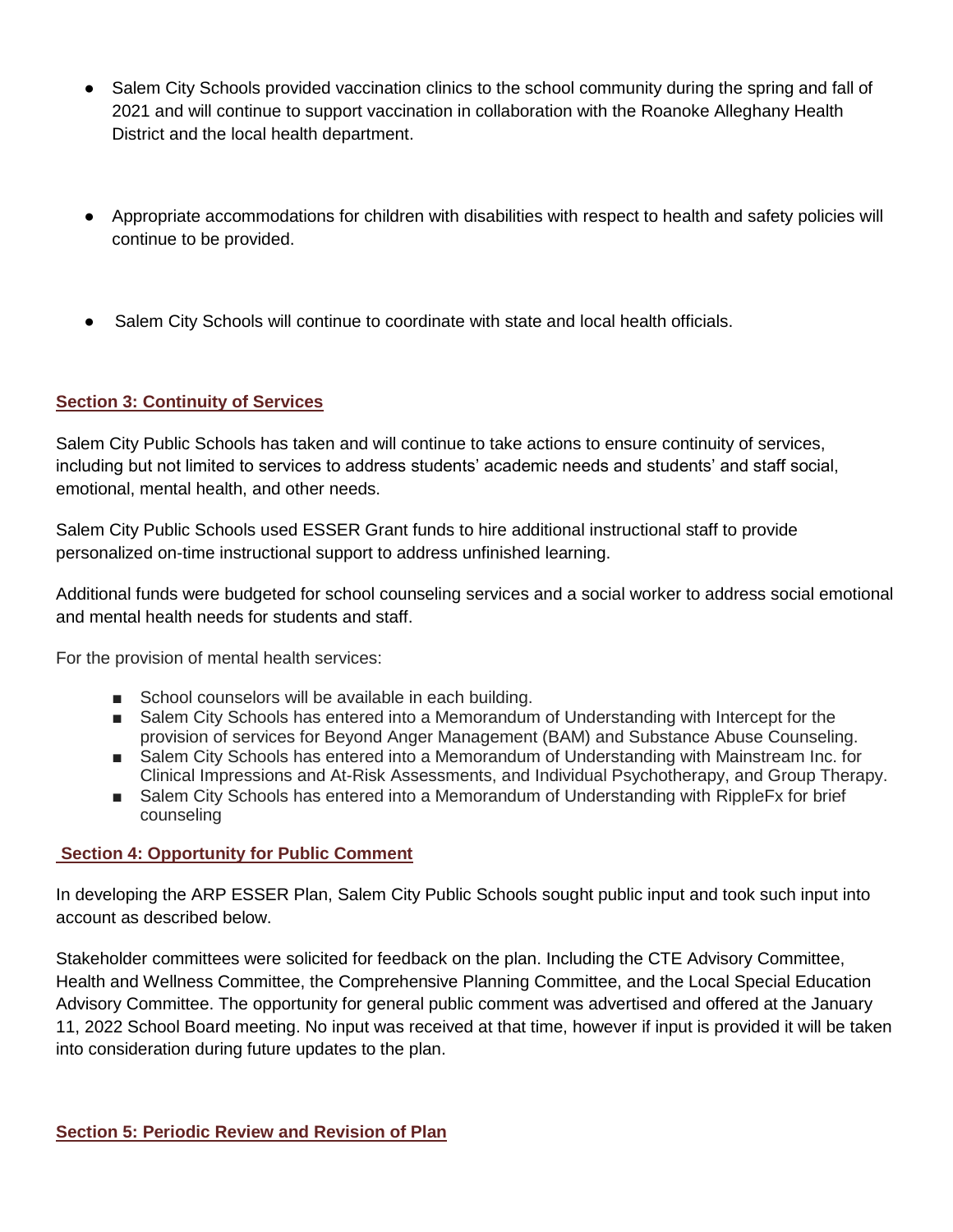During the period of the ARP ESSER award (until September 2024), Salem City Public Schools will periodically review and, as needed, revise its plan for the safe return to in-person instruction and continuity of services. The plan will be reviewed at least every six months, and Salem City Public Schools will seek and take into account public input during the review process. Plan revisions will address updated CDC guidance on safely reopening schools, if any are issued.

#### **Section 6: Making the Plan Available to the Public**

Salem City Public Schools has taken the following steps to make this plan available to the public:

- The plan is posted at <https://www.salem.k12.va.us/covid19>
- The plan is available in multiple languages [English and Spanish];
- The plan may be orally translated for parents. Contact Ruth Moran at 540-389-0130 to request translation; and
- Upon request, a parent who is an individual with a disability as defined by the ADA may be provided with the plan in an alternative format accessible by contacting Randy Jennings at 540-398-0130 or email at rjennings@salem.k12.va.us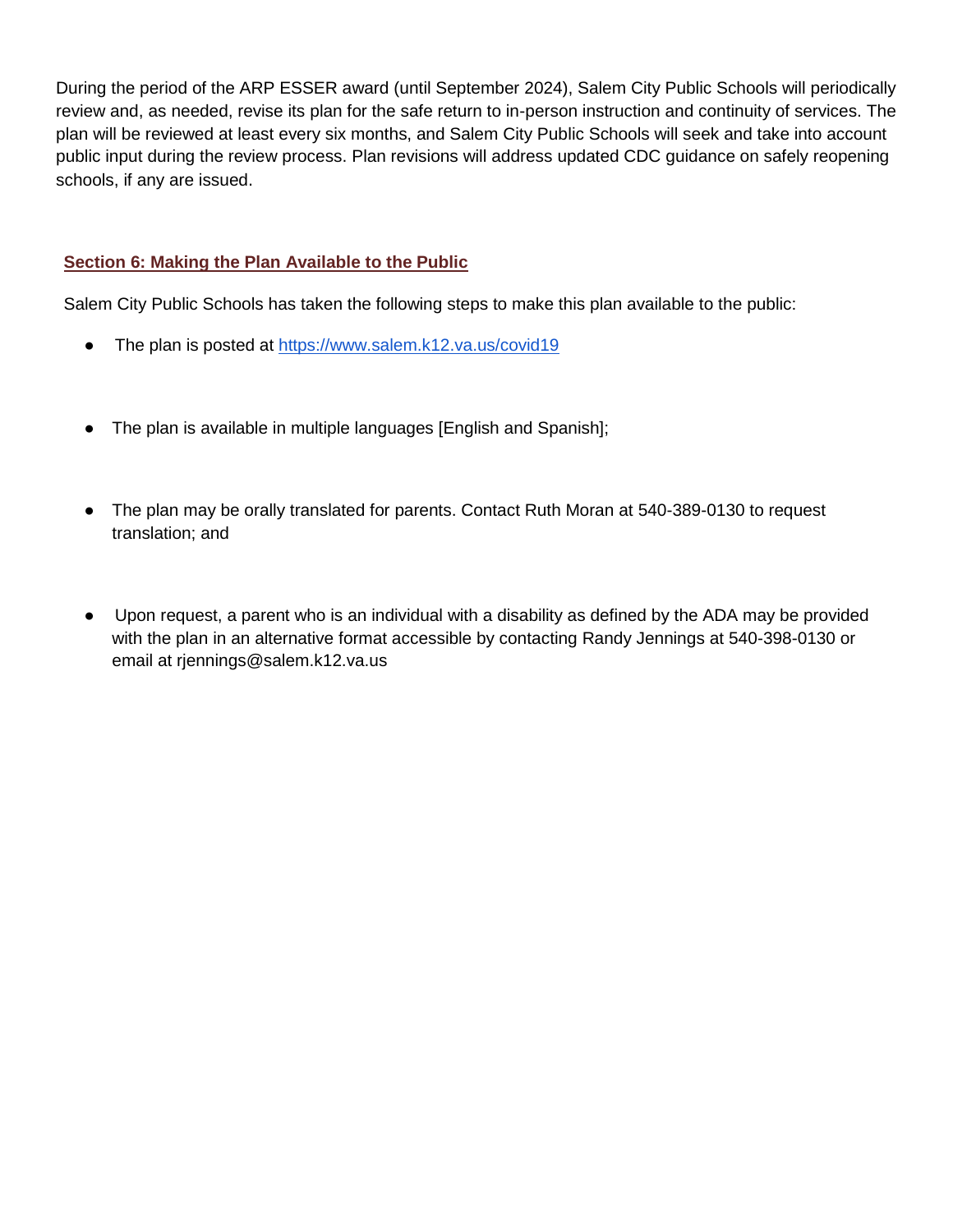

#### **Return to Learn COVID-19 Mitigation Plan**

#### **Goals**

- 1. **Maximize in-person instruction.** We believe students learn best in a safe and disciplined environment provided by caring and respectful adults. Therefore, our primary goals are to minimize exposures to keep students in school and keep schools operating at full capacity.
- 2. **Continue to be a community health partner.** As one of the largest employers and the largest childcare provider in our community, we are committed to working with community healthcare agencies to ensure the health and safety of our staff, students, and the community.
- 3. **A scalable plan.** We desire to create a scalable plan that allows us to meet the health and safety needs of our staff, students, and community as local conditions and guidance change.

#### **Guiding Principles**

- **Students benefit from in-person learning**. Safely returning to and maintaining in-person instruction during the 2021-22 school year is a priority.
- **Focus on prevention**. Promote vaccination, as it is the leading prevention strategy to end the COVID19- pandemic and keep schools open for in-person instruction. Establish a school culture of adherence to prevention strategies both in and out of school. Establish environments in which vaccination is promoted, and people physically distance, wear masks correctly and consistently, practice hand hygiene and respiratory etiquette, and clean frequently. Coordinate closely with local health departments. Educate students/staff to monitor health daily and stay at home if they have symptoms, and follow public health recommendations. Consider screening testing programs to identify cases early.
- **Consider community needs.** Consider disease and vaccination trends and understand the socioeconomic factors, literacy barriers, and other educational needs in your community when developing plans.
- **Be flexible and innovative.** Scientific knowledge evolves rapidly, and local context is incredibly important. Community transmission and the level of impact to a given school can change and the combination of prevention strategies may evolve with time.

#### **Legal Requirement**

**[SB 739](https://lis.virginia.gov/cgi-bin/legp604.exe?221+sum+SB739) –** Requires each school board to offer in-person instruction and allows the parent of any child enrolled in a public elementary or secondary school, or in any school-based early childhood care and education program, to elect for such child to not wear a mask while on school property. The bill requires each local school division to comply with the foregoing provisions relating to masks no later than March 1, 2022.

#### **Centers for Disease Control**

#### **Current Recommendations**

On Friday, February 25, 2022, the CDC unveiled a new [tool](https://www.cdc.gov/coronavirus/2019-ncov/your-health/covid-by-county.html) to help communities determine appropriate COVID mitigation strategies. Using a variety of metrics, the tool assigns a level for every county and major city in the country (low, medium, high). Citizens can determine the level for their community by using the interactive map on the [website.](https://www.cdc.gov/coronavirus/2019-ncov/your-health/covid-by-county.html) Please visit the [CDC COVID-19 Community Levels](https://www.cdc.gov/coronavirus/2019-ncov/science/community-levels.html) page if you would like more information about why the CDC is transitioning to this method, how they determine each locality's designation, and the mitigation recommendations for each level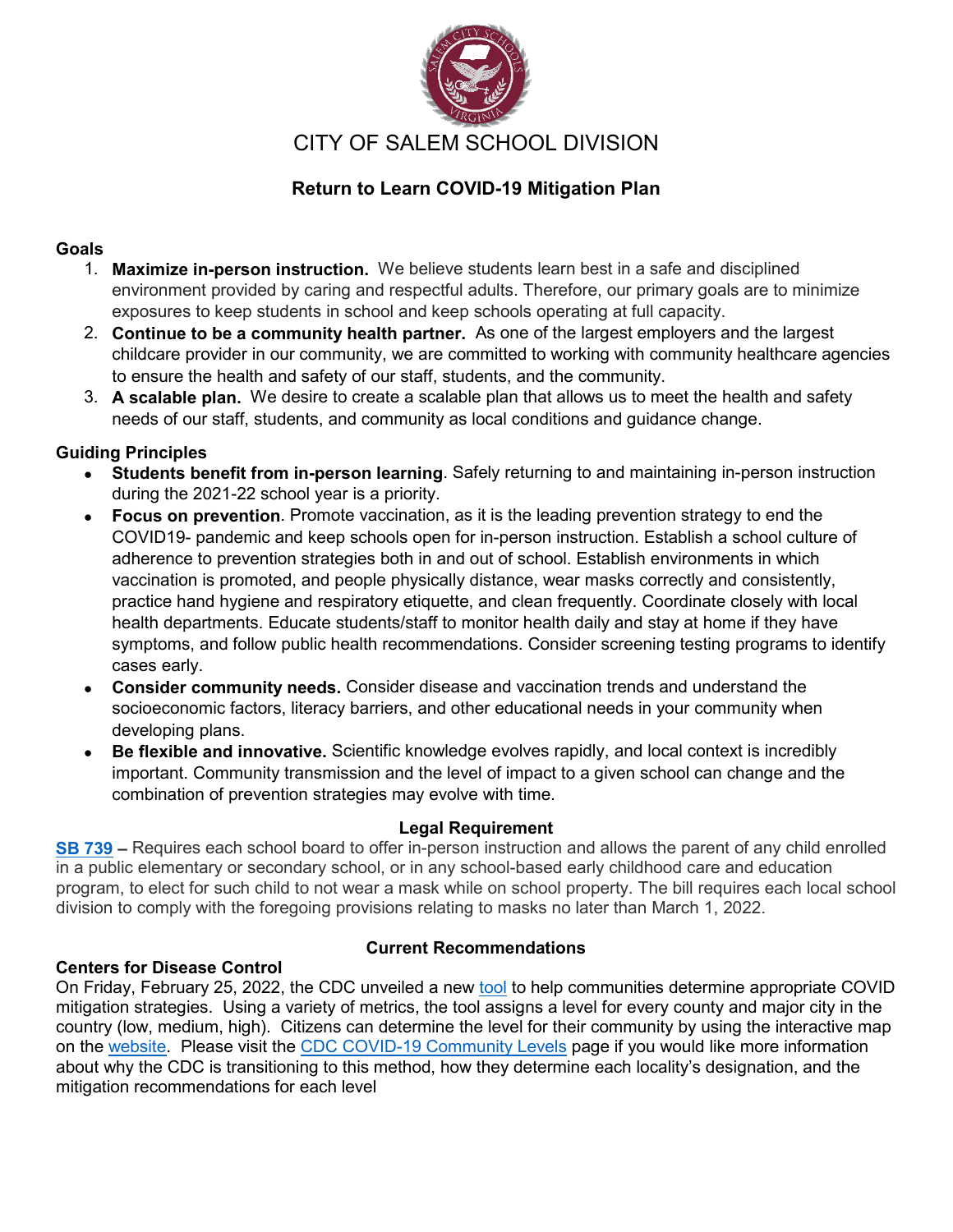#### **VDH**

There is presently a lack of consensus among health experts regarding the costs and benefits of mask-wearing for children in school. Parents should consult with their medical providers if they have questions about whether or not their child should mask and for how long; this is especially true if a child is at increased risk of severe illness from COVID-19, or lives with individuals at higher risk for severe illness.

In situations where a child is returning from isolation due to COVID or was subject to a close contact exposure, the benefit of temporary masking is likely to outweigh the risks.

## **Isolation and Quarantine Requirements**

**Schools are no longer expected to conduct contact tracing for individual cases of COVID-19 and are no longer required to report every known case to the VDH. Instead, schools will focus on contact tracing and quarantine when they experience an outbreak (10% of a population) or at least three cases in a typical classroom setting.** 

**When contact tracing outbreaks:** A close contact is anyone within six feet of someone who has tested positive COVID-19 for at least 15 minutes in 24 hours while they were considered to be contagious.

**If a student tests positive or has symptoms consistent with COVID-19**, they can return to school after quarantining at home for 5 days after the onset of symptoms as long as:

- they currently have no symptoms and have been symptom-free for at least 24 hours without medication, **and**
- they wear a well-fitting mask and avoid close contact for an additional 5 days after their isolation period ends.

#### **If a student has been exposed to someone with COVID-19 outside the home**:

- If they are unvaccinated they should:
	- $\circ$  Quarantine for 5 days as long as they do not develop symptoms within that time, wear a wellfitting mask, and avoid close contact for an additional 5 days when they are around others.
- If students are fully vaccinated:
	- o they do *not* need to quarantine following an exposure.
- If a student has previously tested positive for COVID-19 within 90 days of the current exposure: o they do *not* need to quarantine following an exposure.

#### **If someone in the home tests positive for COVID-19:**

- If students are unvaccinated they should:
	- $\circ$  Quarantine for 15 days as long as they do not develop symptoms within that time, wear a wellfitting mask for an additional 5 days when they are around others.
- If students are fully vaccinated:
	- they do *not* need to quarantine unless they develop symptoms.
	- If a student has previously tested positive for COVID-19 within 90 days of the current exposure:
		- o they do *not* need to quarantine unless they develop symptoms.

#### **Salem City School Participates in Test to Stay**-Test to Stay (TTS) is a practice of allowing close

contacts/exposures who are not fully vaccinated to continue in-person learning during their quarantine period. Students take a COVID-19 rapid antigen test, provided by the school, every day for 5 days following the exposure and if the test is negative, they are allowed to stay in school for in-person instruction. Contact your school nurse for more information on the test to stay program if your student is required to quarantine.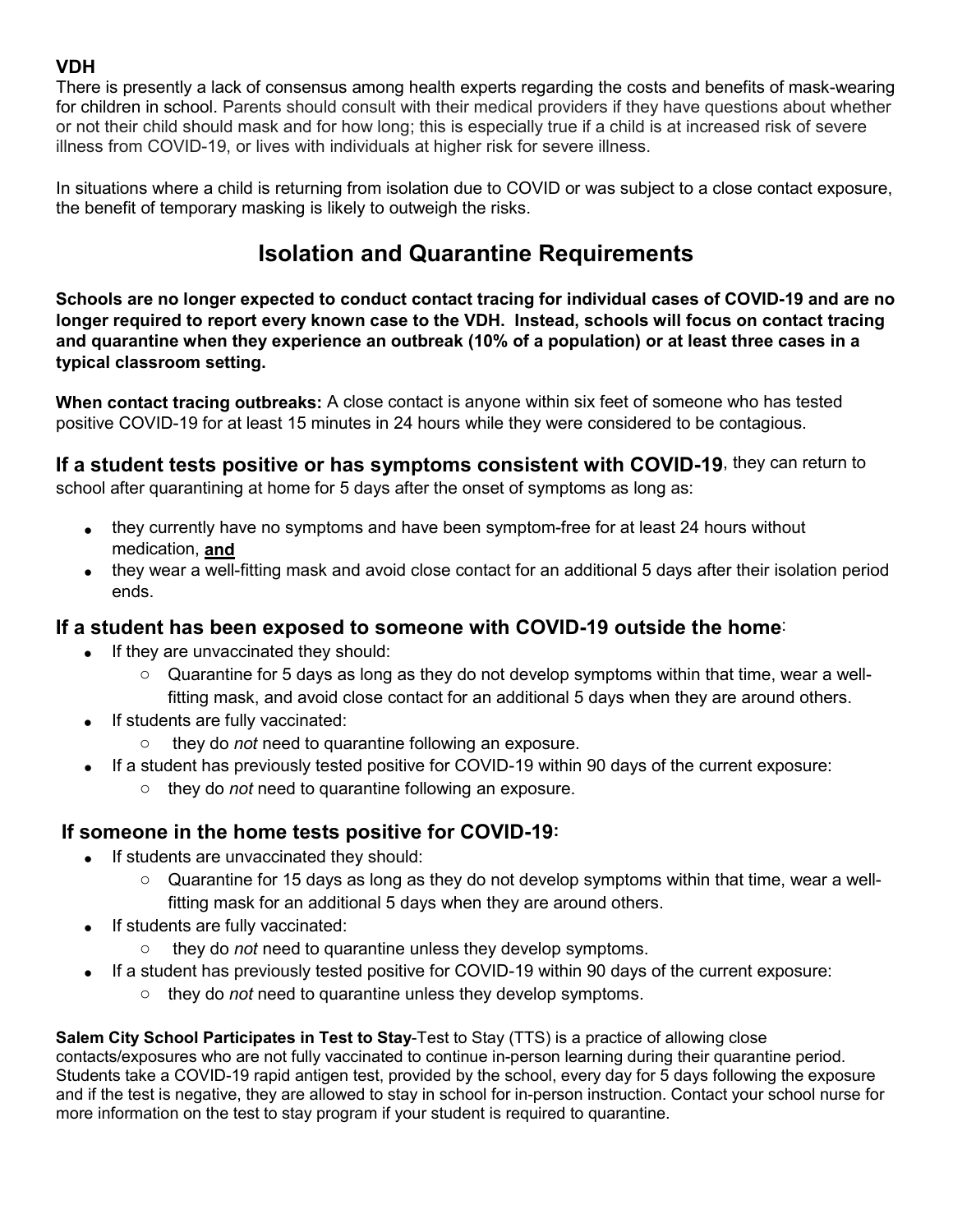# **Scalable Mitigation Plan**

The Salem City School Division will utilize the following guidance to make decisions regarding the implementation of COVID mitigation strategies at school and on the bus.

#### **School Impact Considerations**

| <b>Criteria to Consider</b>   | Level of Impact to a School*                                            |                                                                                         |                                                                                                                                                                                             |  |
|-------------------------------|-------------------------------------------------------------------------|-----------------------------------------------------------------------------------------|---------------------------------------------------------------------------------------------------------------------------------------------------------------------------------------------|--|
|                               | Low                                                                     | <b>Medium</b>                                                                           | <b>High</b>                                                                                                                                                                                 |  |
| Transmission<br>within school | Zero or sporadic cases with<br>no evidence of transmission<br>in school | Single outbreak or sporadic<br>outbreaks in school. Sizes of<br>outbreaks remain small. | Several outbreaks in school within a short time period;<br>sizes of outbreaks are large or scope of outbreak is<br>significant (e.g., multiple classrooms or grade levels are<br>impacted). |  |
| Student absenteeism           | At baseline/Low                                                         | Slightly above baseline                                                                 | <b>High</b>                                                                                                                                                                                 |  |
| Staff Capacity**              | Normal                                                                  | <b>Strained</b>                                                                         | Critical                                                                                                                                                                                    |  |

#### **[COVID-19 Community Levels](https://www.cdc.gov/coronavirus/2019-ncov/your-health/covid-by-county.html)**

# What Prevention Steps Should You Take Based on Your COVID-19 Community Level?

| Low                                                                                 | <b>Medium</b>                                                                                                                                                                                                                                               | <b>High</b>                                                                                                                                                                                                             |
|-------------------------------------------------------------------------------------|-------------------------------------------------------------------------------------------------------------------------------------------------------------------------------------------------------------------------------------------------------------|-------------------------------------------------------------------------------------------------------------------------------------------------------------------------------------------------------------------------|
| • Stay up to date with COVID-19<br>vaccines<br>• Get tested if you have<br>symptoms | • If you are at high risk for severe<br>illness, talk to your healthcare<br>provider about whether you<br>need to wear a mask and take<br>other precautions<br>Stay up to date with COVID-19<br>$\bullet$<br>vaccines<br>Get tested if you have<br>symptoms | • Wear a mask indoors in public<br>• Stay up to date with COVID-19<br>vaccines<br>Get tested if you have<br>٠<br>symptoms<br>Additional precautions may be<br>۰<br>needed for people at high risk<br>for severe illness |

People may choose to mask at any time. People with symptoms, a positive test, or exposure to someone with COVID-19 should wear a mask.